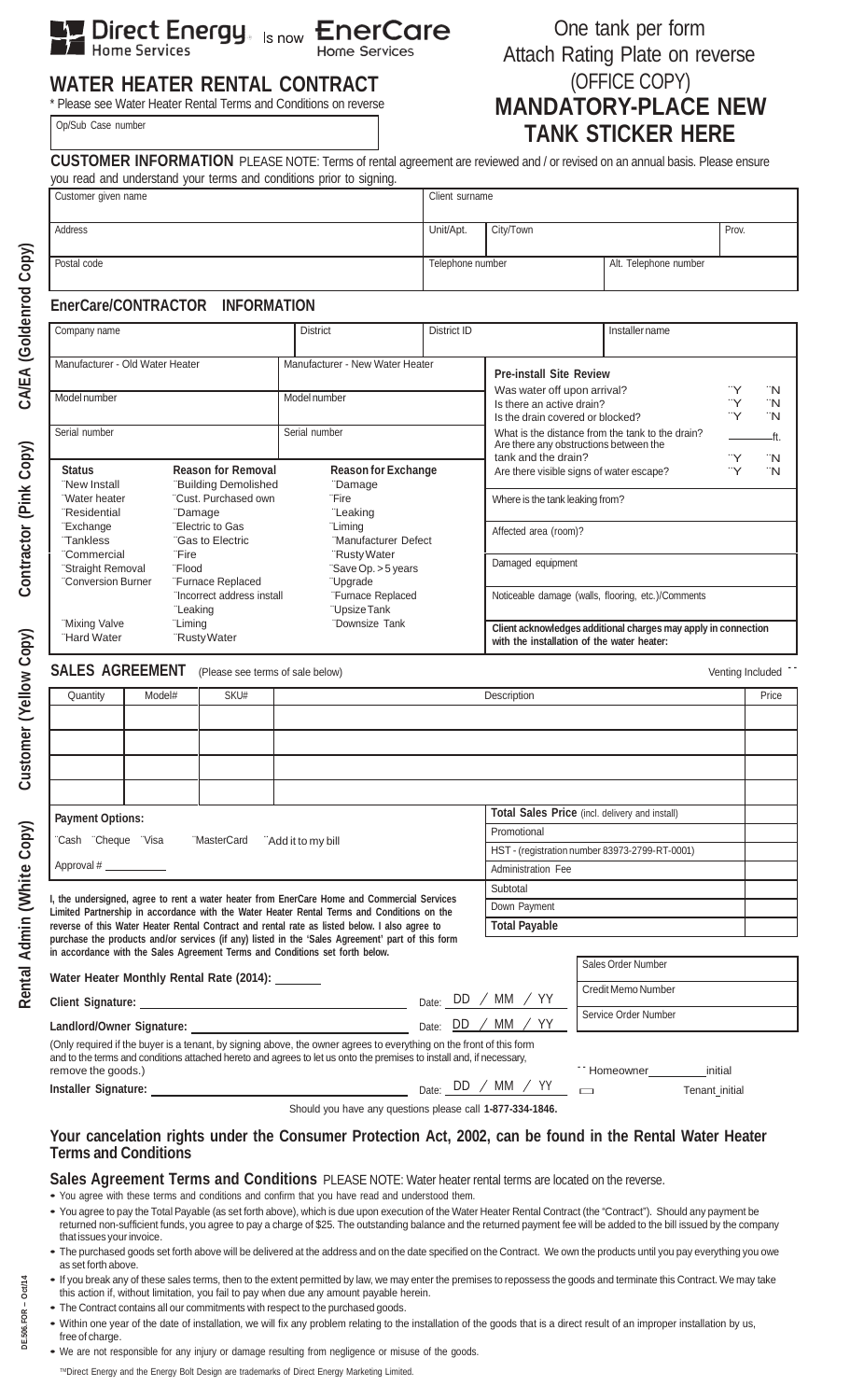### **Water Heater Rental Terms and Conditions**

Revised as of October 20, 2014

satisfied with the results of any credit check, we may end this Agreement;

- d. you will promptly inform us of any change in: (i) your mailing address at least 30 days in advance of such change; and/or (ii) the bank account or credit card information provided to us promptly after such change is made;
- e. we may sell, assign, concurrently lease or otherwise dispose of, or grant a security interest in, all or part of our right, title and interest in this Agreement or the Water Heater to anyone else,<br>without notice to you or your consent. To the extent permitted<br>by law, you will not assert against any transferee any claims,<br>defences, set-offs, deductions or
- f. the Agreement is binding upon and will enure to your respective heirs, personal representatives, successors and permitted .<br>\s; and
- g. we may register, at your expense, our interest in the Water Heater against you and/or against title to the premises. To<br>the extent permitted by law, you agree to waive any right to<br>receive a copy of such registration and appoint us as your<br>lawful attorney for the purpose of doing a to keep the Water Heater free of all liens, security interests prtgages and other claims.
- e) **Sale of your Home -** If you sell the premises, the Agreement shall be transferred to the purchaser, and we will permit the purchaser to assume your rights and obligations under the Agreement, effective from the date of sale, provided that:
	- a. the purchaser is notified in the agreement of purchase and sale that the Water Heater is rented and is subject to the terms and conditions of the Agreement;
	- b. you advise us in advance of the purchaser's name and the intended date of sale;
	- c. the purchaser agrees in writing or by conduct to rent the Water Heater in accordance with this Agreement; and
- you have paid us all other amounts owing under this Agreement

You hereby authorize us to respond to information requests relating<br>to your account made by or on behalf of the purchaser.<br>Customer Advisory. Your Water Heater may be equipped with<br>flammable vapourignition resistant ("FVIR applicable, you will be charged for both parts and labour. **Warranties and Liability.**

- a) **Warranties -** We make no representations, warranties or conditions as to the performance of the Water Heater except for those which are given by statute and which you cannot waive. We are not<br>the manufacturer of the Water Heater and we are not making<br>any warranty or guarantee in respect of it, the supplier or the<br>manufacturer of the Water Heater includ
- permitted by law. b) **Liability -** We will not be liable for any loss, damage or injury of any type (including as a result of any water leakage or electrical<br>or natural gas related events) arising out of or related to this<br>Agreement or caused or contributed to in any way by the use and/<br>or operation of the Water our obligations under the Agreement because of circumstances or events beyond our control, we shall be excused from the performance of such obligations for the duration of such<br>circumstances or events and we shall not be liable to you for such<br>failure to perform.<br>C) Indemnity - You will indemnify us from any loss or damage to the
- Water Heater for any reason (other than normal wear and tear) and all claims, losses and costs that we may suffer or pay or may be required to pay, including legal expenses, in connection with the<br>Agreement or the use and operation of the Water Heater including<br>any claims against us for any injury or death to individuals or<br>damage to property. This ob
- d) **Insurance -** During the term of the Agreement, you are responsible for any loss or damage to the Water Heater from any cause, whether or not insured, until all of your obligations under the

Agreement have been fulfilled.<br>**Personal Information About You.** We collect and use personal<br>information about you in order to establish and manage our business<br>relationship with you. You authorize us to review information information. Other than to our authorized service providers, parties that will provide us with credit information, and parties for whom<br>we are servicing the Water Heater we won't knowingly share this<br>information with third parties without your permission, other than a<br>party to whom we trans committed to offering you more value in the future. Every once in a while we, or an authorized service provider, may mail or call you about our other products and services that may be of interest to you. If<br>you don't want us, or an authorized service provider, to contact you<br>about such products and services or if you would simply like more<br>information about ho located at the end of the Agreement. Our privacy policy can be found on our website.

#### **Termination**

**Termination by Us -** You agree that we may terminate the Agreement, in addition to any other remedies that we may have, we may remove the Meter Heater if you fail to meet any of your obligations. and, in addition to any other remedies that we may have, we may remove the Water Heater if you fail to meet any of your obligations set out in the Agreement.<br><mark>Termination by You –</mark> Your sole method of termi

**Termination by You -** Your sole method of terminating this<br>Agreement is to purchase your rental water heater. You may<br>purchase your rental Water Heater at any time for the age-reduced<br>price shown on the Buyout Schedule pr

When you exercise your buyout option, you accept the Water Heater in an "as-is" condition, subject to the balance of any transferable manufacturer's warranty, and you assume full responsibility for the<br>Water Heater and its repair and maintenance. You also agree to pay the<br>buyout price when invoiced by EnerCare.<br>Once payment has been received for the buyo

will end for the Water Heater and, as set out more particularly below in the section called "End of the Agreement", you will have no further obligation to pay rent and we will have no further obligation to you. **End of the Agreement.** At the end of the Agreement (for

- whatever reason):<br>a) **Rent -** you are not obligated to rent and we are not obligated to<br>supply replacement equipment (including a Water Heater), unless<br>we mutually agree at the time and enter into a new Water Heater<br>rental
- b) **Replacement -**EnerCare is not responsible for replacing the Water Heater or re-connecting any ancillary or other equipment including without limitation venting, piping, plumbing, wiring, ducting; and/
- or electrical services. c) **No Further Obligations -** you will have no further obligation to pay rent (other than rent owing prior to the end of the Agreement) and, subject to any statutorily mandated requirements, we will have no further obligations of any kind or manner to you.

**Your Rights under the Consumer Protection Act, 2002.** If this Agreement was entered into in person at a place other than<br>our place of business, a trade show, market place or an exhibition,<br>the following except from the Consumer Protection Act, 2002<br>applies: "You may cancel th cancelling during this 10-day period. If we do not make delivery<br>with 130 days after the delivery date specified in this Agreement<br>or if we do not begin performance of our obligations within 30<br>days after the commencement **or authorize commencement of performance. If the delivery date or commencement date is not specified in this Agreement and we do** not deliver or commence performance within 30 days after the date<br>this Agreement is entered into, you may cancel this Agreement at<br>any time before delivery or commencement of performance. You lose<br>the right to cancel if, a

Agreement. You may also have other rights, duties and remedies<br>at law. For more information, you may contact the Ministry of<br>Consumer and Business Services.<br>To cancel this Agreement, you must give notice of cancellation to with the Government of Ontario or the Government of Canada or<br>is known by you. If you cancel this Agreement, we have fifteen<br>(15) days to refund any payment you have made and return to you<br>all goods delivered under a trade entered into, we are entitled to reasonable compensation for the goods and services that you received before the earlier of the 11th day after the date this Agreement was entered into and the date on which you gave notice **goods; or we direct you in writing to destroy the goods and you do so in accordance with our instructions.**

Entire Agreement and Amendments. You understand that this<br>Agreement is the entire Agreement between you and us and may be<br>amended from time to time by us by notice in bill inserts, by letter<br>or by any method permitted by l

EnerCare Home Services

80 Allstate Parkway

Markham, Ontario L3R 6H3 omano E<br>'Rental G

**1-800-266-3939** \*Ontario regulation 212/01 Section 15

c. we may inquire about your credit history and, if necessary, use<br>the personal information you have provided us to do so. For<br>greater certainty, you authorize any credit reporting agency<br>to give us credit or other persona **2014 RWH Buyout Schedule \*\***

**IMPORTANT: If you have previously rented a water heater from**

EnerCare, you should be aware that these Water Heater Rental Terms<br>and Conditions are different from those that have applied in the<br>past, including with respect to the termination option. Please read<br>these Water Heater Ren

rental customer, ("you", "your" or "customer"), is to provide you with a<br>reliable, troube-free water heater in accordance with the terms set out<br>in the Rental Water Heater Contract form and these Water Heater<br>Rental Terms

Term. The Water Heater rental term commences the date the Water<br>Heater is installed or, if you purchased the premises after the Water<br>Heater was installed, from the date of your purchase, provided you<br>meet the requirements

accordance with the terms of the Agreement) or if the useful life of the Water Heater has ended. The useful life of a Water Heater ends when EnerCare or its authorized service provider determines, having regard to the relevant factors, including without limitation, the age of the Water Heater and the cost of any repairs to be made to the Water Heater, that it is no longer commercially reasonable to repair the

Water Heater.<br>**Our Obligation to You.** Our obligation to you is to service and repair<br>the Water Heater with no service charges or parts replacement charges

except in the following circumstances:<br>a) if you (or a third party not authorized by us) alter, modify, adjust,<br>damage, service, repair, move or disconnect, the Water Heater;<br>b) if service or repairs to the Water Heater ar

Heater requires de-liming, flushing or other repair due to water<br>conditions or the quality of the environment in which the Water<br>Heater is situated. For greater certainty, EnerCare determines hard<br>Water conditions. In such

c) unless you are paying our hard water rental rate, if the Water

d) where venting, piping, wiring, plumbing, ducting and/or electric services requires cleaning, repairorreplacement; e) where re-setting is required due to "FVIR lock-out" as described below under "Customer Advisory";

f) if you fail to maintain your Water Heater in accordance with the requirements set out below under "Customer Obligations -

permitted by law. Your rental charges will be included on your<br>stility bill, or we may choose to bill you separately through our<br>service provider. Acceptable methods of payment will be set out<br>on the bill you receive. You

both before and after judgement at the rate set out on your bill. b) **Safety -** You will use your Water Heater safely and responsibly. In

a. maintain effective operation of any plumbing and pumping systems supplying water to the Water Heater; b. ensure that no combustible, hazardous or flammable materials are used or stored in the same room or near the Water Heater; c. ensure that the Water Heater is not confined in a location where it is difficult to service or remove or where there is

d. provide us with access to the Water Heater whenever reasonably required for purposes of inspection, repair,

c) Duty to Maintain - As the user of the Water Heater, you are required under law to ensure that it is maintained in a safe operating condition.<sup>1</sup> In the event that a service or repair is required please call  $1$ -800-266

d) Ownership, Credit and Security Interest. You agree that:<br>a. if more than one customer is named on the account, each of<br>you is individually liable, and all of you are collectively liable,<br>for all obligations imposed on y b. during the term of the Agreement, the Water Heater remains our property, does not become a fixture, and you will not tamper with any tag(s) or sticker(s) identifying the Water Heater as rented equipment;

e. ensure that the Water Heater is located in an area with sufficient drainage in the vicinity, and that the drainage is open and unrestricted; or

f. you will not permit anyone who has not been authorized by us<br>to service, repair, modify, alter, adjust, move or disconnect the<br>Water Heater. Further, any person authorized by us to service,<br>repair, modify, move or disco

Safety"; or g) ifyoufailtonotify us as described below under "Customer Obligations - Duty to Maintain". Should you require assistance, our 24-hour per day, 7 days per week emergency phone number is **1-800-266-3939**. Should we update this phone number, the updated number can be found on the EnerCare website. **Customer Obligations.** In return for fulfilling our obligations to you, you agree that: a) **Payment of Charges -** You will pay your rental charges when due. We may change our rental rates from time to time by announcing rate changes in advance in bill inserts, by letter or by any method

diagnostic work;

particular, you will:

inadequate ventilation:

maintenance or removal;

| Buyout Schedule: 2014 Installs        |         |         |         |         |             |                |             |                |                      |                        |            |                         |                   |                                  |             |
|---------------------------------------|---------|---------|---------|---------|-------------|----------------|-------------|----------------|----------------------|------------------------|------------|-------------------------|-------------------|----------------------------------|-------------|
| 2014 Installs<br><b>Going Forward</b> | CV40    | CV50    | CV60    | PV40    | <b>PV50</b> | <b>PV50-HI</b> | <b>PV60</b> | <b>PV75 HI</b> | DV40/<br><b>DV50</b> | <b>PDV40/</b><br>PDV50 | Polaris 34 | COMBI-<br><b>COR 50</b> | Tankless<br>(R75) | Condensing<br>Tankless<br>(RU80) | Electric 60 |
| $0$ to 1 yrs. old                     | \$800   | \$920   | \$1,090 | \$1,220 | \$1,240     | \$1,340        | \$1,370     | \$1,520,       | \$960                | \$1,440                | \$4,560    | \$2,440                 | \$3,070           | \$3,510                          | \$850       |
| 1 to 2 yrs. old                       | \$767   | \$882   | \$1,045 | \$1,170 | \$1,189     | \$1,285        | \$1,314     | \$1,457        | \$920                | \$1,381                | \$4,372    | \$2,339                 | \$2,944           | \$3,365                          | \$815       |
| 2 to 3 yrs. old                       | \$731   | \$840   | \$996   | \$1,114 | \$1,133     | \$1,224        | \$1,251     | \$1,388        | \$877                | \$1,315                | \$4,165    | \$2,228                 | \$2,804           | \$3,206                          | \$776       |
| 3 to 4 yrs. old                       | \$ 692  | \$796   | \$943   | \$1,055 | \$1,073     | \$1,159        | \$1,185     | \$1,315        | \$830                | \$1,246                | \$3,945    | \$2,111                 | \$2,656           | \$3,036                          | \$735       |
| 4 to 5 yrs. old                       | \$651   | \$749   | \$887   | \$993   | \$1,009     | \$1,091        | \$1,115     | \$1,237        | \$781                | \$1,172                | \$3,712    | \$1,986                 | \$2,499           | \$2,857                          | \$692       |
| 5 to 6 yrs. old                       | \$608   | \$ 699  | \$828   | \$927   | \$942       | \$1,018        | \$1,041     | \$1,155        | \$729                | \$1,094                | \$3,465    | \$1,854                 | \$2,333           | \$2,667                          | \$ 646      |
| 6 to 7 yrs. old                       | \$562   | \$646   | \$766   | \$857   | \$871       | \$941          | \$962       | \$1,068        | \$674                | \$1,012                | \$3,203    | \$1,714                 | \$2,157           | \$2,466                          | \$597       |
| 7 to 8 yrs. old                       | \$513   | \$590   | \$ 699  | \$783   | \$796       | \$860          | \$879       | \$975          | \$616                | \$924                  | \$2,926    | \$1,566                 | \$1,970           | \$2,252                          | \$545       |
| $8$ to 9 yrs. old                     | \$462   | \$531   | \$629   | \$704   | \$716       | \$773          | \$791       | \$877          | \$554                | \$831                  | \$2,632    | \$1,408                 | \$1,772           | \$2,026                          | \$491       |
| 9 to 10 yrs. old                      | \$407   | \$468   | \$555   | \$ 621  | \$ 631      | \$ 682         | \$ 697      | \$773          | \$488                | \$733                  | \$2,320    | \$1,242                 | \$1,562           | \$1,786                          | \$433       |
| 10 to 11 yrs. old                     | \$349   | \$402   | \$476   | \$541   | \$541       | \$585          | \$598       | \$663          | \$419                | \$628                  | \$1,990    | \$1,065                 | \$1,340           | \$1,532                          | \$371       |
| 11 to 12 yrs. old                     | \$288   | \$331   | \$392   | \$446   | \$446       | \$482          | \$493       | \$547          | \$345                | \$518                  | \$1,640    | \$878                   | \$1,104           | \$1,263                          | \$306       |
| 12 to 13 yrs. old                     | \$223   | \$ 256  | \$303   | \$345   | \$345       | \$373          | \$381       | \$423          | \$ 267               | \$401                  | \$1,270    | \$679                   | \$855             | \$977                            | \$237       |
| 13 to 14 yrs. old                     | \$154   | \$177   | \$210   | \$238   | \$238       | \$258          | \$263       | \$292          | \$185                | \$277                  | \$877      | \$469                   | \$590             | \$675                            | \$163       |
| 14 to 15 yrs. old                     | \$100   | \$100   | \$110   | \$125   | \$125       | \$135          | \$138       | \$153          | \$100                | \$145                  | \$460      | \$246                   | \$310             | \$354                            | \$100       |
| 15+ years old                         | \$100   | \$100   | \$100   | \$100   | \$100       | \$100          | \$100       | \$100          | \$100                | \$100                  | \$100      | \$100                   | \$100             | \$100                            | \$100       |
| Monthly Rental Rate                   | \$15.59 | \$16.59 | \$19.49 | \$24.49 | \$25.49     | \$27.99        | \$27.49     | \$29.49        | \$25.49              | \$29.99                | \$51.24    | \$40.99                 | \$38.99           | \$39.99                          | \$12.99     |

All tank sizes in U.S. Gallons. 1 U.S. Gallon = 0.8327 Imperial Gallons = 3.7854 Litres. Please allow 30-90 days to see credits/charges to your bill \*\* The chart shows prices for almost all types of EnerCare Rental Heaters. If your water heater is not covered or if you are unsure of the type or install data, please call us at **1-877-334-1846**.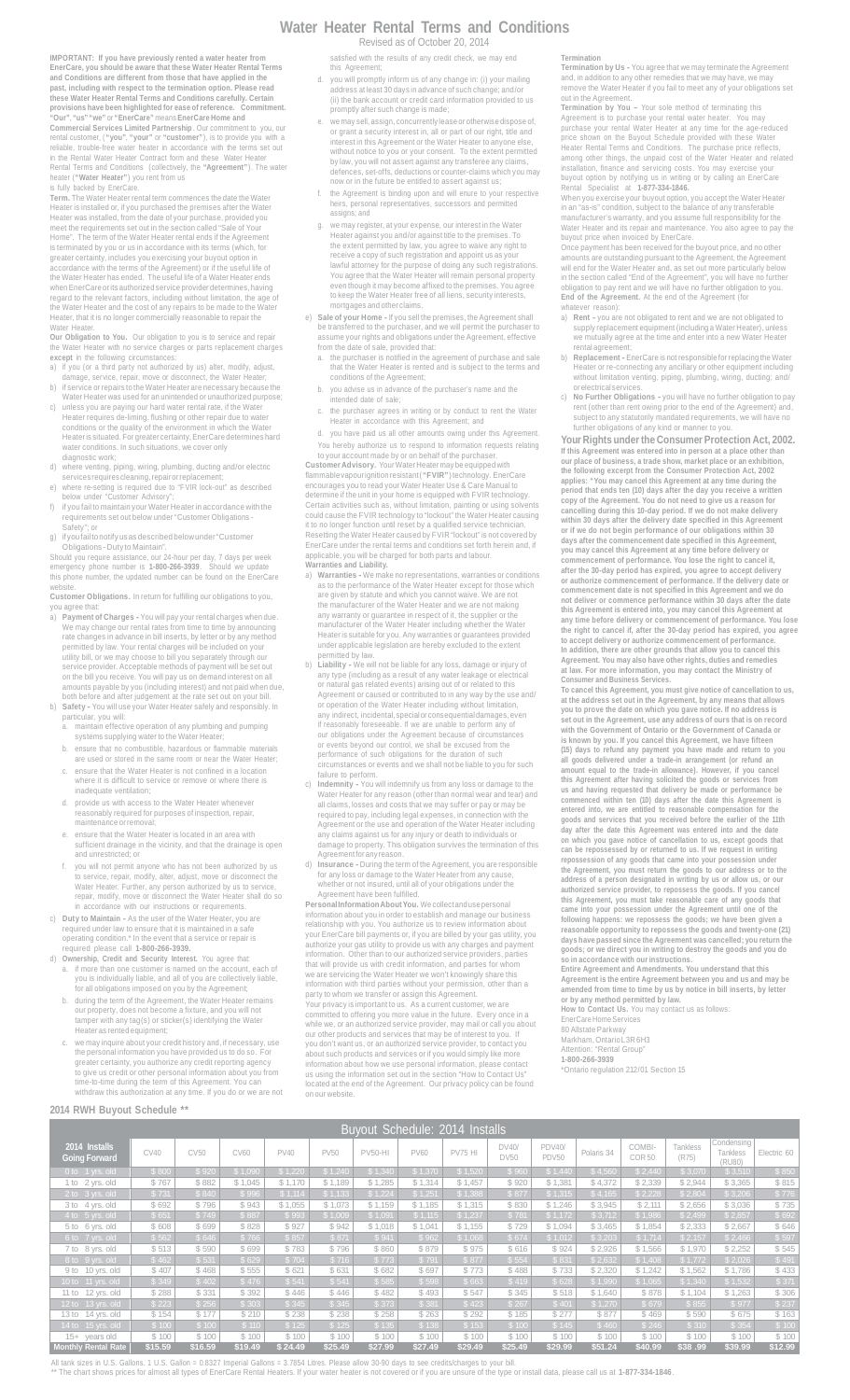**IMPORTANT: If you have previously rented a water heater from EnerCare, you should be aware that these Water Heater Rental Terms and Conditions are different from those that have applied in the past, including with respect to the termination option. Please read these Water Heater Rental Terms and Conditions carefully. Certain provisions have been highlighted for ease of reference.**

**Commitment. "Our"**, **"us" "we"** or **"EnerCare"** means **EnerCare Home and Commercial Services Limited Parntership**. Our commitment to you, our rental customer, ( **"you"**, **"your"** or **"customer"**), is to provide you with a reliable, trouble-free water heater in accordance with the terms set out in the Rental Water Heater Contract form and these Water Heater Rental Termsand Conditions (collectively, the **"Agreement"**). The waterheater (**"Water Heater"**) you rent from us is fully backed by EnerCare.

**Term.** The Water Heater rental term commences the date the Water Heater is installed or, if you purchased the premises after the Water Heater was installed, from the date of your purchase, provided you meet the requirements set out in the section called "Sale of Your Home". The term of the Water Heater rental ends if the Agreement is terminated by you or us in accordance with its terms (which, for greater certainty, includes you exercising your buyout option in accordance with the terms of the Agreement) or if the useful life of the Water Heater has ended. The useful life of a Water Heater ends when EnerCare or its authorized service provider determines, having regard to the relevant factors, including without limitation, the age of the Water Heater and the cost of any repairs to be made to the Water Heater, that it is no longer commercially reasonable to repair the Water Heater.

**Our Obligation to You.** Our obligation to you is to service and repair the Water Heater with no service charges or parts replacement charges **except** in the following circumstances:

- a) if you (or a third party not authorized by us) alter, modify, adjust, damage, service, repair, move or disconnect, the Water Heater;
- b) if service or repairs to the Water Heater are necessary because the Water Heater was used for an unintended or unauthorized purpose;
- c) unless you are paying our hard water rental rate, if the Water Heater requires de-liming, flushing or other repair due to water conditions or the quality of the environment in which the Water Heater is situated. For greater certainty, EnerCare determines hard water conditions. In such situations, we cover only diagnostic work;
- d) where venting, piping, wiring, plumbing, ducting and/or electric services requires cleaning, repair or replacement;
- e) where re-setting is required due to "FVIR lock-out" as described below under "Customer Advisory";
- f) if you fail to maintain your Water Heater in accordance with the requirements set out below under "Customer Obligations - Safety"; or
- g) if you fail to notify us as described below under "Customer Obligations -Duty to Maintain".

Should you require assistance, our 24-hour per day, 7 days per week emergency phone number is **1-800-266-3939**. Should we update this phone number, the updated number can be found on the EnerCare website.

**Customer Obligations.** In return for fulfilling our obligations to you, you agree that:

- a) **Payment of Charges -** You will pay your rental charges when due. We may change our rental rates from time to time by announcing rate changes in advance in bill inserts, by letter or by any method permitted by law. Your rental charges will be included on your utility bill, or we may choose to bill you separately through our service provider. Acceptable methods of payment will be set out on the bill you receive. You will pay us on demand interest on all amounts payable by you (including interest) and not paid when due, both before and after judgement at the rate set out on your bill.
- b) **Safety -** You will use your Water Heater safely and responsibly. In particular, you will:
	- a. maintain effective operation of any plumbing and pumping systems supplying water to the Water Heater;
	- b. ensure that no combustible, hazardous or flammable materials are used or stored in the same room or near the Water Heater;
	- c. ensure that the Water Heater is not confined in a location where it is difficult to service or remove or where there is inadequate ventilation;
	- d. provide us with access to the Water Heater whenever reasonably required for purposes of inspection, repair, maintenance or removal;
	- e. ensure that the Water Heater is located in an area with sufficient drainage in the vicinity, and that the drainage is open and unrestricted; or
	- f. you will not permit anyone who has not been authorized by us to service, repair, modify, alter, adjust, move or disconnect the Water Heater. Further, any person authorized by us to service, repair, modify, move or disconnect the Water Heater shall do so in accordance with our instructions or requirements.
- c) **Duty to Maintain -** As the user of the Water Heater, you are required under law to ensure that it is maintained in a safe operating condition.\* In the event that a service or repair is required please call **1-800-266-3939.**
- d) **Ownership, Credit and Security Interest.** You agree that:
	- a. if more than one customer is named on the account, each of you is individually liable, and all of you are collectively liable, for all obligations imposed on you by the Agreement;
	- b. during the term of the Agreement, the Water Heater remains our property, does not become a fixture, and you will not tamper with any tag(s) or sticker(s) identifying the Water Heater as rented equipment;
	- c. we may inquire about your credit history and, if necessary, use the personal information you have provided us to do so. For greater certainty, you authorize any credit reporting agency to give us credit or other personal information about you from time-to-time during the term of this Agreement. You can withdraw this authorization at any time. If you do or we are not satisfied with the results of any credit check, we may end this Agreement;
	- d. you will promptly inform us of any change in: (i) your mailing address at least 30 days in advance of such change; and/or (ii) the bank account or credit card information provided to us promptly after such changeismade;
	- e. we may sell, assign, concurrently lease or otherwise dispose of, or grant a security interest in, all or part of our right, title and interest in this Agreement or the Water Heater to anyone else, without notice to you or your consent. To the extent permitted by law, you will not assert against any transferee any claims, defences, set-offs, deductions or counter-claims which you may now or in the future be entitled to assert against us;
	- f. the Agreement is binding upon and will enure to your respective heirs, personal representatives, successors and permitted assigns; and
	- g. we may register, at your expense, our interest in the Water Heater against you and/or against title to the premises. To the extent permitted by law, you agree to waive any right to receive a copy of such registration and appoint us as your lawful attorney for the purpose of doing any such registrations. You agree that the Water Heater will remain personal property even though it may become affixed to the premises. You agree to keep the Water Heater free of all liens, security interests, mortgages and other claims.
- e) **Sale of your Home -**If you sell the premises, the Agreement shall be transferred to the purchaser, and we will permit the purchaser to assume your rights and obligations under the Agreement, effective from the date of sale, provided that:
	- a. the purchaser is notified in the agreement of purchase and sale that the Water Heater is rented and is subject to the terms and conditions of the Agreement;
	- b. you advise us in advance of the purchaser's name and the intended date of sale;
	- c. the purchaser agrees in writing or by conduct to rent the Water Heater in accordance with this Agreement; and
	- d. you have paid us all other amounts owing under this Agreement. You hereby authorize us to respond to information requests relating to your account made by or on behalf of the purchaser.

**Customer Advisory.** Your Water Heater may be equipped with flammable vapour ignition resistant ( **"FVIR"**) technology. EnerCare encourages you to read your Water Heater Use & Care Manual to determine if the unit in your home is equipped with FVIR technology. Certain activities such as, without limitation, painting or using solvents could cause the FVIR technology to "lockout" the Water Heater causing it to no longer function until reset by a qualified service technician. Resetting the Water Heater caused by FVIR "lockout" is not covered by EnerCare under the rental terms and conditions set forth herein and, if applicable, you will be charged for both parts and labour.

#### **Warranties and Liability.**

- a) **Warranties -** We make no representations, warranties or conditions as to the performance of the Water Heater except for those which are given by statute and which you cannot waive. We are not the manufacturer of the Water Heater and we are not making any warranty or guarantee in respect of it, the supplier or the manufacturer of the Water Heater including whether the Water Heater is suitable for you. Any warranties or guarantees provided under applicable legislation are hereby excluded to the extent permitted by law.
- b) **Liability -** We will not be liable for any loss, damage or injury of any type (including as a result of any water leakage or electrical or natural gas related events) arising out of or related to this Agreement or caused or contributed to in any way by the use and/or operation of the Water Heater including without limitation, any indirect, incidental, special or consequential damages, evenifreasonably foreseeable.If we are unable to perform any of our obligations under the Agreement because of circumstances or events beyond our control, we shall be